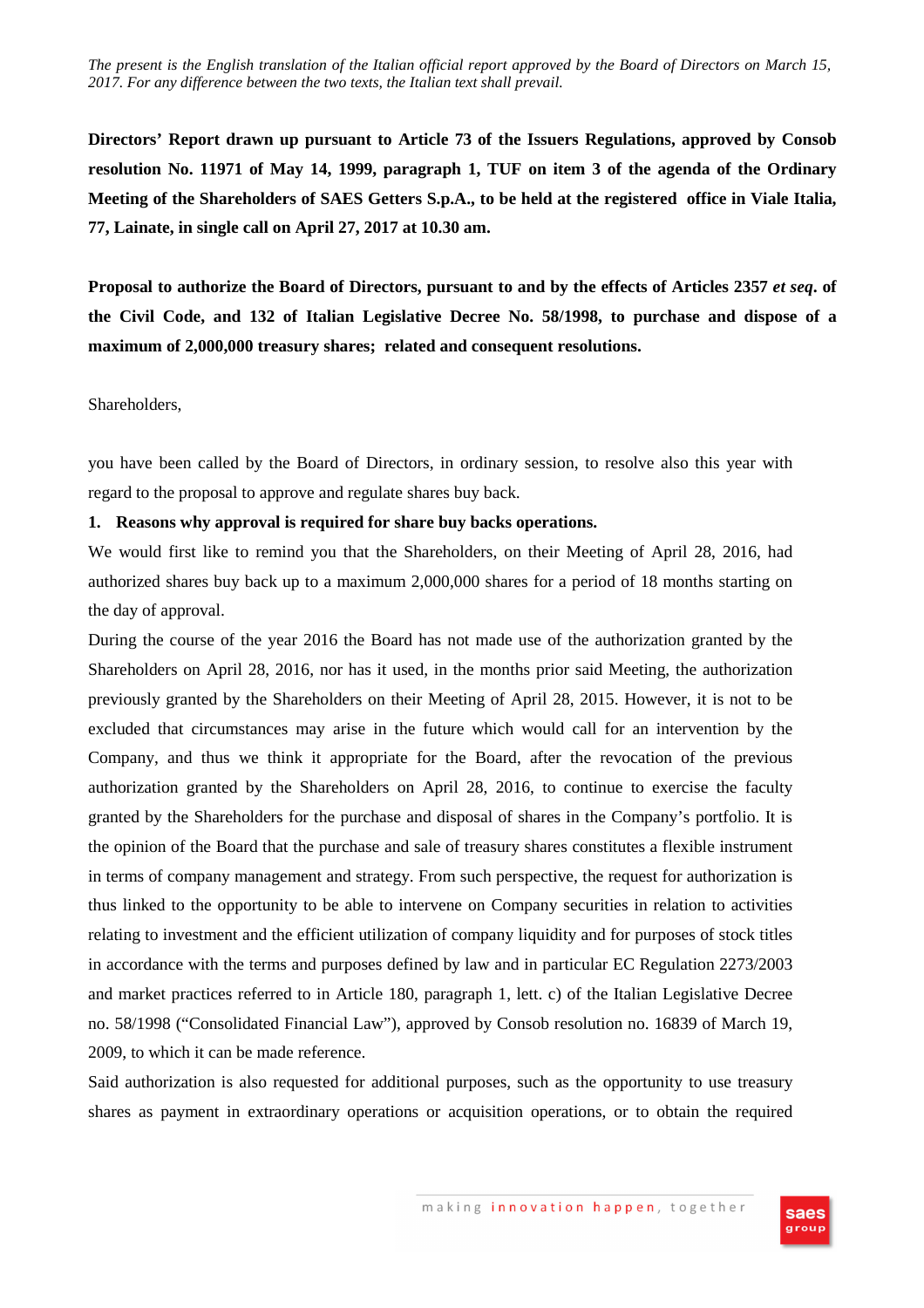financing for the realization of projects and/or the attainment of company goals, or, lastly, as part of share-incentive plans or stock options in favor of directors and/or employees and/or other collaborators of the Company.

### **2) Maximum number, category and value of the buy back shares.**

We propose to pass a resolution, pursuant to Article 2357, second paragraph, of the Civil Code, on the authorization to purchase, either in one or several lots, up to a maximum number of 2,000,000 ordinary and/or saving shares of the Company, with no nominal value, keeping into account the shares already in the portfolio of the Company, and in any case within the limitations of Law.

**3) Compliance with the provisions of the third paragraph of Article 2357 of the Civil Code.**  After implementing, on May 26, 2010, the resolutions of the Extraordinary Meeting of the Shareholders held on April 27, 2010, ordering the annulment of 600,000 ordinary shares and 82,000 saving shares in the Company's portfolio, as of today the Company has no treasury shares.

As of today no subsidiary company owns any SAES Getters S.p.A. shares. In any case all the subsidiary companies shall be given specific dispositions to promptly inform us of any shares owned by them.

In no case whatsoever, in compliance with the provisions of Articles 2346, third paragraph, and 2357, third paragraph, of the Civil Code, may the number of treasury shares purchased – keeping into account also the shares owned by subsidiary companies – exceed the tenth part of the overall number of shares issued.

Share buy backs shall be kept within the limitations of distributable profits and available reserves as per the last duly approved Financial Statement. Where, and in the measure in which, the prospected buy backs shall be completed, the purchase of treasury shares will bring to a reduction of the same amount in the shareholders' equity, through the recognition in the liability side of the balance sheet of a specific item with negative sign; similarly, at the time of transfer of treasury shares, being ordinary or saving shares, the shareholders equity will be increased by a matching reduction of the liability side of the balance sheet.

### **4) Duration of the authorization.**

The authorization to purchase shares is requested for a period of 18 months, starting on the date in which the Shareholders shall resolve accordingly. The authorization to dispose the treasury shares purchased is requested with no limitations of time.

# **5) Minimum and maximum prices, and market valuations used to determine said prices.**

*5.1. Minimum and maximum purchase price.* 

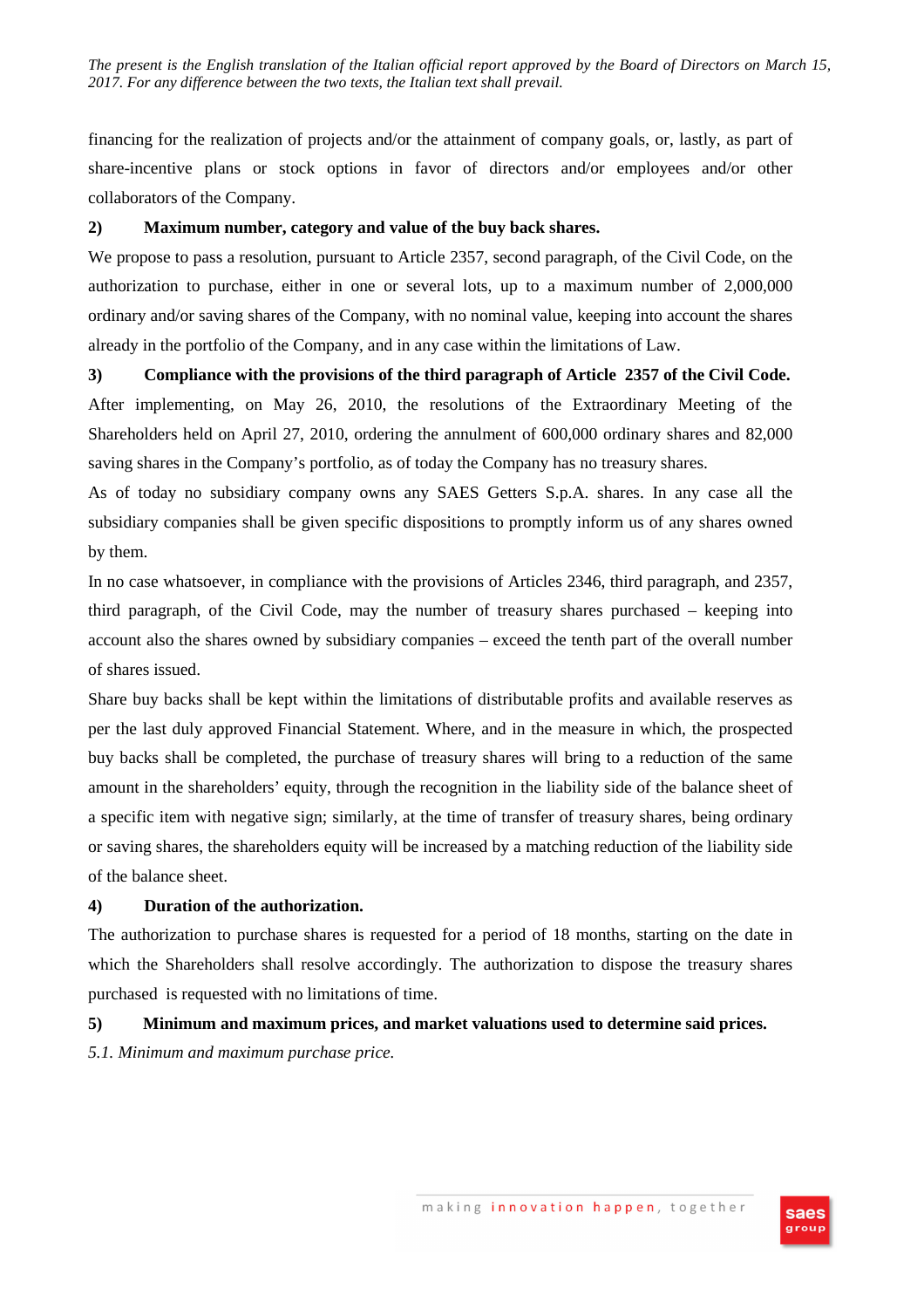The price of purchase, including accessory costs, shall not go above or below the quota of 5% of the reference stock price on the day before any such operation: said parameters are deemed adequate to identify the range of values where the purchase of shares is beneficial to the Company.

### *5.2. Sale price.*

Treasury shares purchase operations may be effected at a minimum price equal to the weighted average of the registered price of the shares in the same category registered in the 20 trading days prior to such purchase.

Said limitation shall not be applied in case of any exchanges or transfer of treasury shares effected as part of acquisition of stock, or in case of extraordinary finance operation entailing the use of unassigned treasury shares. In the latter case price shall be applied using reference average prices in line with international best practice procedures.

Sales operations subject to stock option plans shall be effected at the conditions provided in the stock option plan to be approved by the Shareholders pursuant to Article 114-*bis* of Italian Consolidated Financial Law and to any applicable regulation.

## **6) Procedures for the purchase and sale of shares.**

Purchase operations shall be effected on the stock exchange, in one or more operations, with the procedures agreed with the stock exchange operator, so as to assure full equality of treatment among Shareholders pursuant to Article 132 of Italian Consolidated Financial Law, and in any case in keeping with any procedure that may be allowed under any relevant and applicable Law applicable.

Furthermore, following the admission of the Company in the STAR Segment (High Performance Equities Segment), in keeping with the terms of the agreement entered into with the Market Specialist, the purchase and sale of ordinary treasury shares must be previously communicated to the Market Specialist, who may not unreasonably deny its consent to said operations.

Buy backs may be effected pursuant to Article 144-*bis* letters a) and b) of the Issuers Regulations:

a) by means of public offer of purchase or exchange;

b) on the stock exchange, regulated according to operational procedures established in the organization and administration of said market, not allowing any direct match of purchase proposals with predetermined sale proposals.

Among the procedures allowed under the Issuers Regulations, we consider preferable the purchase on the stock exchange, regulated for the purposes above indicated, particularly for the purposes of supporting the course of the stock, which purposes we consider most effectively reached through a simple, elastic and flexible mechanism such as the direct purchase on the stock exchange, as soon as an intervention is deemed appropriate. We don't exclude the possibility to use the public offer

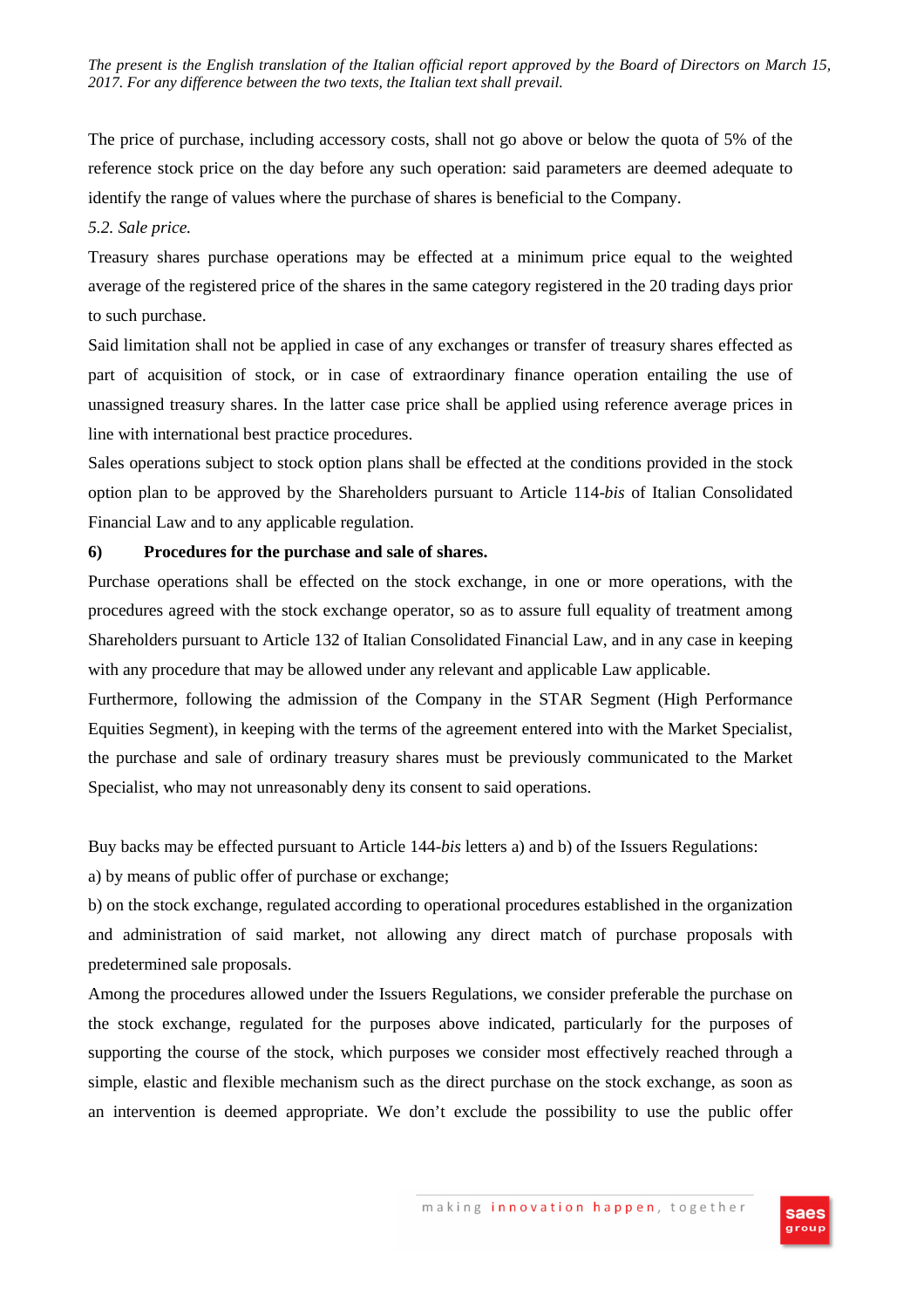procedure for exchange or purchase, which shall have to be resolved upon by the Board of Directors with adequate motivation.

The Shareholders and the stock exchange market shall promptly be informed pursuant to the third, fourth, and fifth paragraph of Article 144-*bis* of the Issuers Regulations.

The treasury shares purchased may be utilized at any moment, in whole or in part, in one or several operations, even before having completed all purchases, in the manners deemed most propitious in the interest of the Company: i) by selling the ownership of said shares, or by transferring any of the real and/or personal rights of said shares (including, but not limited to, the lending of stock); ii) by selling on the stock exchange and/or outside of the stock exchange, on the block market, through institutional placement, or exchange, even through public offer, iii) by sale or assignment to directors and/or employees and/or collaborators of the Company as part of share incentive plans or stock options, iv) as payment for the purchase of company stock and/or companies and/or assets and/or businesses, v) in case of extraordinary finance operations entailing the availability of unassigned treasury stock (including, but not limited to, mergers, spinoffs, issue of convertible bonds or warrant, etc., vi) given, within the limitations of Law, as security in order to obtain, for the Company and/or the companies of the Group, any loan which may be necessary for the realization of projects or the pursuit of company objectives, and vii) under any form of utilization allowed by the applicable laws and regulations.

Sale/assignment operations aimed at share incentive plans shall be effected in keeping with the terms and conditions of the relative plans approved by the Shareholders pursuant to Article 114-*bis* of the Italian Consolidated Financial Law and the applicable Laws and regulations.

With regard to the above written report, we submit to your approval the following proposal of resolution

"*The Shareholders,* 

*- having acknowledged the Directors' Report;* 

*- having also acknowledged the provisions of Articles 2357 and 2357-ter of the Civil Code, as well as Article 132 of Legislative Decree 58/1998;* 

### *resolves*

- *1) to revoke, starting on this day, the resolution of approval for the purchase of treasury shares and utilization of the same, adopted by the Shareholders on April 28, 2016;*
- *2) to authorize, pursuant to and by the effects of Article 2357 of the Civil Code, the purchase, in one or several operations and over a period of eighteen (18) months starting on the day of this*

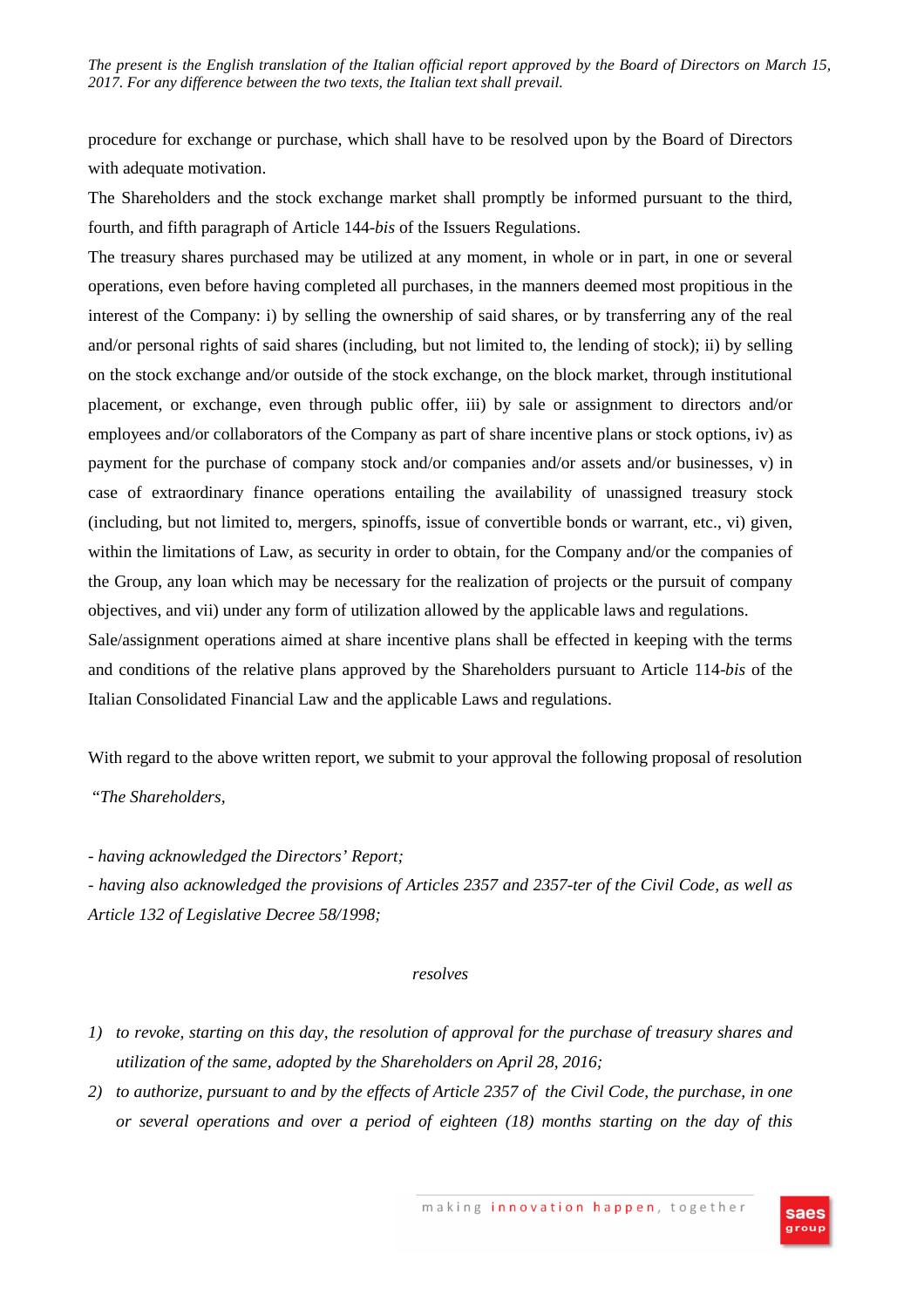*resolution, on the stock market and with the procedures agreed with the stock exchange operator pursuant to Article 132 of Legislative Decree no. 58/1998, up to a maximum of 2,000,000 ordinary and/or saving shares of the Company, and in any case within any limitation of law, for a price, inclusive of any accessory costs, not above nor under 5% of the official price registered by the stock on the day prior to every single operation, targeted to deliver any market intervention to support the liquidity of the stock and for any purpose of stock titles in the terms, the terms and purposes defined by law and in particular EC Regulation 2273/2003 and market practices referred to Article 180, paragraph 1, lett. c) of the Legislative Decree no. 58/1998, approved by Consob resolution no. 16839 of March 19, 2009, to which reference may usefully be given to possible or investment needs and the efficient use of corporate liquidity, as well as for any other purposes, such as the opportunity to use treasury shares as payment in extraordinary operations or acquisitions, or to obtain necessary funding to implement projects and / or the achievement of corporate objectives and, ultimately, for any stock option plans or stock options to directors and / or employees and / or collaborators of Company;* 

- *3) to authorize the Board of Directors, and in representation thereof the Chairman, Deputy Chairman and Managing Director, each in their separate function, to purchase the shares subject to the conditions above defined, and in keeping with the terms of Article 144-bis letter a) and b) of Consob Regulations No. 11971 of May 14, 1999, and in the degree deemed opportune in the interest of the Company, without prejudice to the terms of the agreement entered into with the Market Specialist as concerns ordinary shares;*
- *4) to authorize the Board of Directors, and in representation thereof the Chairman, Deputy Chairman and Managing Director, each in their separate function, pursuant to and by the effects of Article 2357-ter of the Civil Code, so as they may dispose – at every moment, in whole or in part, on one or several operations, even before having completed purchasing, of the treasury shares purchased base on this resolution, in the manner deemed most favorable to the interests of the Company, provided that said disposal may include: i) the sale of the ownership of such shares, or the transfer of the real and/or personal rights attached to such shares (including, but not limited to, the lending of stock), ii) the sale on the stock exchange and/or outside the stock exchange market, on the block market, through institutional placement, or exchange, including through public offer, iii) the sale or assignment to directors and/or employees and/or collaborators of the Company as part of share incentive plans or stock options, iv) or as payment for the purchase of company stock and/or companies and/or assets and/or businesses, v) in case of extraordinary finance operations entailing the availability of unassigned treasury stock (including, but not limited to, mergers, spinoffs, issue of convertible bonds or warrant, etc., vi)*